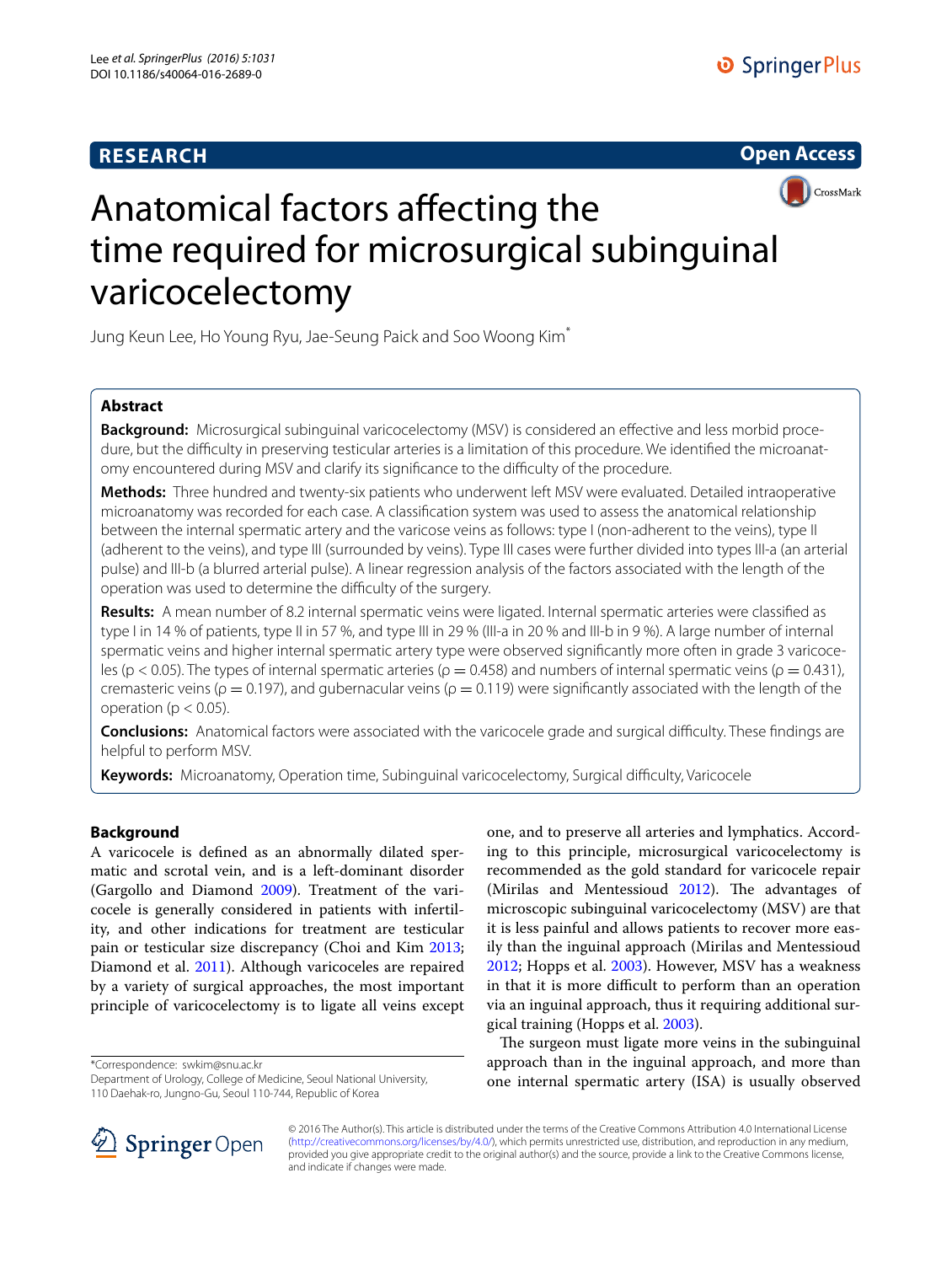during MSV (Hopps et al. [2003\)](#page-4-4). Isolation of the ISA can also be difficult owing to arterial compression by the external oblique aponeurosis and it is surrounded by a dense network of veins (Hopps et al. [2003\)](#page-4-4). We believe that identifying and analyzing potential factors affecting the surgical difficulty is important to overcoming the surgical difficulty of MSV. However, surgeon-related factors vary and are improved by experience. Beyond surgeonrelated factors, the anatomical factors of the varicocele affect the difficulty of MSV. In particular, difficulty separating the ISA from veins is a major issue during MSV. Thus, a more detailed description of how to separate the ISA from the adjacent veins can help to decrease the difficulty of MSV.

The objectives of the current study were to propose a classification system for separating the ISA from the veins based on its anatomical relationship to varicose veins and to evaluate the relationships among the anatomical factors and the length of the operation estimating the difficulty of the surgery.

### **Results**

Mean age of the patients at varicocelectomy was  $28.0 \pm 7.6$  years. MSV was performed on patients the following indications: 116 patients (35.6 %) underwent varicocelectomy for infertility only, 125 (38.3 %) for testicular pain, 71 (21.8 %) for infertility and testicular pain, and 14 (4.3 %) because they were referred with an asymptomatic testicular mass. Varicoceles were graded as follows: grade I in 1.5 %, grade II in 17.5 %, and grade III in 81.0 %. Postoperatively 305 patients (93.6 %) returned for followed-up with a median 4 months (interquartile range 1 to 8). Ten patients had a scrotal swelling which reduced spontaneously. None required further surgical intervention. No cases of persistent or recurrent varicocele were found, and there was no testicular atrophy or persistent hydrocele formation on scrotal examination.

On average, we ligated 0.8 perforating external spermatic, 2.1 gubernacular, and 2.4 cremasteric veins per cord. A mean of 8.2 ISVs were ligated per cord. Single and multiple ISAs were identified and preserved in 61.3 and 38.7 % of cases, respectively. The majority of MSV cases had an ISA type II, and 19.6 and 9.5 % were type III-a and III-b, respectively. The patients were classified into two groups according to their varicocele grade (grade 1–2 vs. grade 3). Significant differences were found between these groups in terms of the number of ISVs, the ISA type, and the presence of an additional vasal vein (see Table [1](#page-1-0)). Intraoperative repairs were performed successfully in 4 patients with ISA injuries (2 in ISA type II and 2 in type  $III-a$ ).

The mean length of the operation was  $82.4 \pm 17.8$  min (range 70.0–90.0 min). Four variables were shown to

<span id="page-1-0"></span>**Table 1 Microanatomy encountered during microsurgical subinguinal varicocelectomy**

| Variable                            | Entire cohort Grade 1-2 Grade 3 |               |               | p value |
|-------------------------------------|---------------------------------|---------------|---------------|---------|
| Number                              | 326                             | 62            | 264           |         |
| Perforating ESV (%)                 | 186 (57.1)                      | 32(51.6)      | 154 (58.3)    | 0.112   |
| Gubernacular vein (%)               | 283 (86.8)                      | 54 (87.1)     | 229 (86.7)    | 0.941   |
| Number of guber-<br>nacular veins   | $2.1 \pm 1.2$                   | $1.9 \pm 1.1$ | $2.1 \pm 1.3$ | 0.115   |
| Number of ISVs                      | $8.2 \pm 2.3$                   | $7.5 + 1.7$   | $8.3 + 2.4$   | 0.022   |
| Number of ISA (%)                   |                                 |               |               |         |
| 1 artery                            | 200 (61.3)                      | 37 (59.7)     | 163(61.7)     | 0.871   |
| 2 arteries                          | 113 (34.7)                      | 23(37.1)      | 90 (34.1)     |         |
| 3 arteries                          | 13(4.0)                         | 2(3.2)        | 11(4.2)       |         |
| ISA type (%)                        |                                 |               |               |         |
| I                                   | 45 (13.8)                       | 16(25.8)      | 29 (11.0)     | 0.018   |
| $\mathsf{II}$                       | 186 (57.1)                      | 33 (53.2)     | 153 (58.0)    |         |
| $III-a$                             | 64 (19.6)                       | 8(12.9)       | 56 (21.2)     |         |
| $III-b$                             | 31(9.5)                         | 5(8.1)        | 26(9.8)       |         |
| Number of lymphatics                | $5.0 \pm 1.2$                   | $4.8 \pm 1.3$ | $5.1 \pm 1.2$ | 0.120   |
| Additional vasal vein<br>(% )       | 82 (25.2)                       | 9(14.5)       | 73 (27.7)     | 0.032   |
| Number of cremas-<br>teric veins    | $7.4 \pm 0.9$                   | $2.2 \pm 0.7$ | $2.5 \pm 1.0$ | 0.094   |
| Number of cremas-<br>teric arteries | $1.5 \pm 0.7$                   | $1.5 + 0.9$   | $1.6 \pm 0.8$ | 0.526   |

*ESV* external spermatic vein, *ISA* internal spermatic artery, *ISV* internal spermatic vein

be significantly associated with the length of the operation (see Table [2\)](#page-1-1). The most significant correlation was between the length of the operation and the ISA type (with the length of the operation increasing from type I to type III-b) ( $ρ = 0.458$ ,  $p < 0.001$ ). A multivariate linear regression model of the length of the operation using the four variables found to be significant in the Spearman rank analyses showed that the length of the operation increased with increasing ISA types and increasing the number of ISVs, cremasteric veins, and gubernacular

<span id="page-1-1"></span>**Table 2 The results of Spearman rank correlation analyses with the length of the operation used as the dependent variable**

| <b>Correlation coefficient</b> | p value |
|--------------------------------|---------|
| $-0.015$                       | 0.786   |
| 0.119                          | 0.032   |
| 0.431                          | 0.001   |
| 0.059                          | 0.286   |
| 0.082                          | 0.140   |
| 0.197                          | 0.001   |
| $-0.028$                       | 0.611   |
| 0458                           | 0.001   |
|                                |         |

*ESV* external spermatic vein, *ISA* internal spermatic artery, *ISV* internal spermatic vein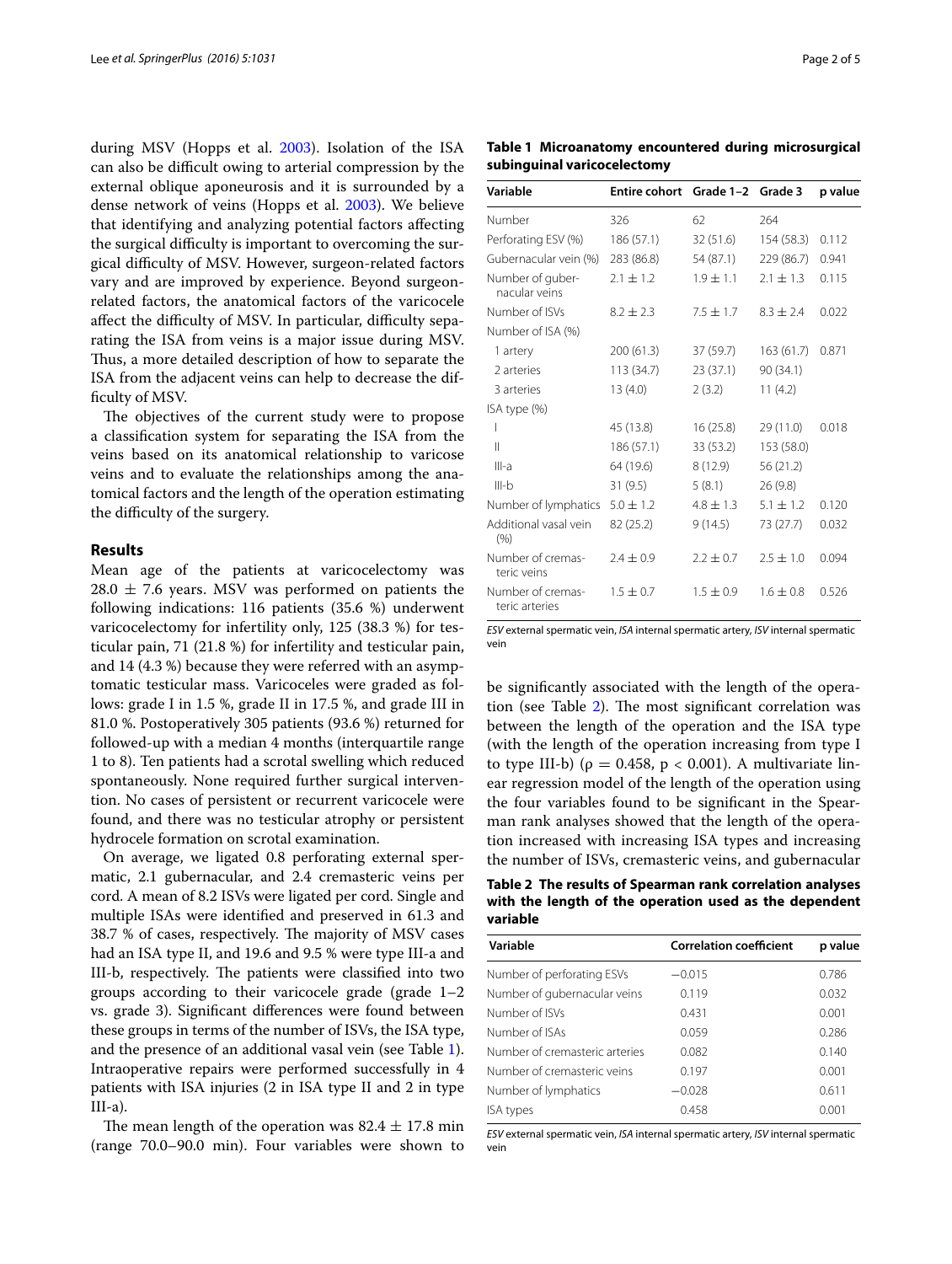veins (all  $p < 0.05$ ). The coefficient of determination of the multivariate model was  $r^2 = 0.293$ .

## **Discussion**

Information about the intraoperative anatomy is of fundamental importance during MSV which requires meticulous dissection. In the present study, we showed that the anatomy of the subinguinal approach is complex, and some anatomical characteristics were significantly associated with surgical difficulty. We proposed classifying the ISA types. Our data showed that the ISA type, the number of ISVs, the number of cremasteric veins, and the number of gubernacular veins were significantly correlated with the length of the operation. The ISA type showed an especially high correlation, which indicated time-limiting procedures during MSV. These results provide an insight on the complexity of microanatomy which adds to the technical difficulties of MSV in order to intraoperative injuries. Microanatomies vary substantially within patients. Considering this anatomic basis during MSV should result in good intraoperative as well as in good postoperative outcomes.

Although ligation of the ISA in varicocelectomy is a controversial issue (Salem and Mostafa [2009](#page-4-5)), Raman et al. observed that the caliber of the ISA was larger than the sum of the cremasteric and vasal arteries (Raman and Goldstein [2004](#page-4-6)). Furthermore, Chan et al. ([2005](#page-4-7)) reported that ligation of the ISA is associated with an increase in testicular atrophy and a decrease in postoperative paternity.

Although preservation of the ISA is a key step in MSV, however it is not an easy task due to the multiple ISAs and the complex anatomical relationship between the ISAs and adjacent ISVs (Hopps et al. [2003](#page-4-4); Libman et al. [2010](#page-4-8); Lv et al. [2015\)](#page-4-9). We found multiple ISAs in 39 % of our MSV procedures. Hopps et al. ([2003](#page-4-4)) reported that 43 % of their MSV cases had multiple ISAs and Libman et al. ([2010](#page-4-8)) reported that 50 % of their MSV cases had multiple ISAs. Similarly, Lv et al. ([2015\)](#page-4-9) reported that multiple ISAs were identified in 58 % of patients in their varicocele unit. Most studies have only reported the mean number of ISAs, thus it was unclear whether the number of ISAs is associated with the difficulty of the surgery. Our present results showed that the number of ISAs was not significantly associated with the difficulty of surgery.

Instead, we found that the ISA type was significantly associated with the difficulty of the procedure. Hopps et al. ([2003\)](#page-4-4) reported that 5 % of ISAs were located outside of the surrounding ISVs, whereas 95 % of ISAs were inside veins, and Lv et al.  $(2015)$  reported that 12 % of ISAs were isolated and 88 % were adherent. In our study, the ISAs were described in greater detail. We observed that 14 % of ISAs were isolated (type I), 57 % were adherent (type II) and 29 % were surrounded by the varicose veins (type III). When a type III ISA is present, more aggressive manipulation of the internal spermatic vessels was required. In particular, ISA type III-b requires more meticulous dissection than ISA type III-a, it is difficult to ligate all of the veins and splice those surrounding the ISA. Notably, we found that higher classifications of the ISAs were detected more frequently in the higher grade (especially grade 3) varicoceles.

Hopps et al. ([2003](#page-4-4)) reported that the number of ISVs was significantly associated with varicocele grade. How-ever, Libman et al. ([2010\)](#page-4-8) reported that there were no significant associations between the varicocele grade and microanatomy. By contrast, Belani et al. [\(2004\)](#page-4-10) found that a higher varicocele grade was associated with a larger number of ISVs. We found that the number of ISVs was larger in grade 3 than in the lower grades. The number of ISVs was also associated with the length of the operation in the present study. Our findings suggest that more ISVs will be found and the surgical difficulty will be increased in grade 3 of varicoceles.

Another significant finding was the association between the increased operation time and the number of gubernacular and cremasteric veins. In the current study, examination of the gubernaculum was performed through the subinguinal approach without any exceptions. Despite the potential risk of scrotal hematoma and an increase in the length of the operation, a thorough examination of the gubernaculum is associated with lower rates of varicocele recurrence (Ramasamy and Schlegel [2006](#page-4-11); Schiff et al. [2005\)](#page-4-12). We also believe that ligation of the gubernacular vein is essential to prevent varicocele recurrence.

In our study, a mean number of 2.4 cremasteric veins were ligated and a mean number of 1.5 cremasteric arteries were identified. Although the cremasteric artery is not essential for supplying blood to the testis, we attempted to preserve all fine cremasteric arteries during MSV. The number of cremasteric veins had a significant correlation with the length of the operation. The reason for this correlation might be that most cremasteric arteries stick closely to large cremasteric veins, thus it requiring more time to preserve and separate the artery from the vein.

The potential limitations include the retrospective study design, although the description of the microanatomy was completed immediately after the operation for every case. Additionally, our data were based on the experience of a single surgeon who had performed various microsurgeries, thus these findings may not be applicable to inexperienced surgeons. However, the use of anatomical descriptions of all MSVs provided by a single surgeon at a single center can prevent the risk of bias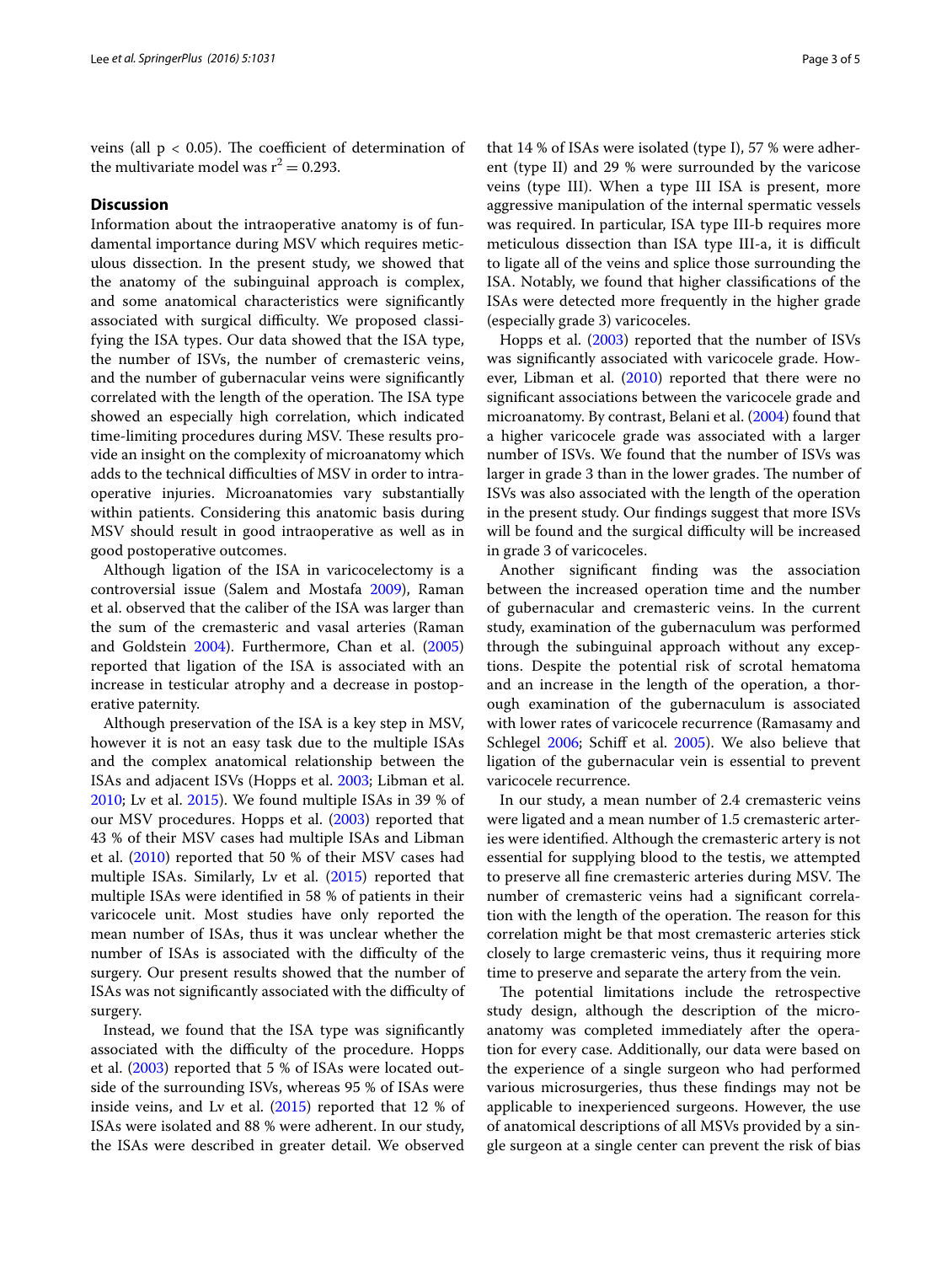with regard to the inter-surgeon variability and the learning curve. We did not evaluate the right varicocele and recurrent varicoceles, which have non-dominant patterns in the clinical setting, to avoid any potential bias.

## **Conclusions**

The microanatomy encountered during MSV was associated with the difficulty of the procedure. Especially, the type of ISA and the number of ISVs were associated with varicocele grade and the length of the operation for MSV. If a patient presents with a grade 3, the micro-surgeon should expect to the difficulty of surgery.

## **Methods**

## **Study population**

After institutional review board approval, we performed this study using patients who underwent left MSV by a single surgeon at our hospital between August 2005 and May 2015. All varicoceles were diagnosed based on a physical examination, and 326 cases were enrolled in this study after exclusion. Exclusion criteria were patients younger than 19 years, those with a history of left inguinal surgery, and those who underwent redo varicocelectomy. Varicoceles were graded according to Dubin and Amelar's system as grade 1 (palpable only during the Valsalva maneuver), grade 2 (palpable at rest, but not visible), and grade 3 (visible and palpable at rest)(Dubin and Almelar [1970](#page-4-13)). All scrotal examinations were performed by a single physician. We did not routinely perform Doppler ultrasound pre- or post-operatively. All patients were followed-up 3 months after operation.

## **Surgical methods and description of the microanatomy**

With the patient under general anesthesia, we made a 2 to 3-cm subinguinal skin incision and the spermatic cord was identified. The spermatic cord was grasped by a Babcock clamp and was placed over a Nelaton catheter (no. 6). Then the testicle was delivered and the gubernaculum was examined in all cases. The surgeon found and ligated all perforating external spermatic and gubernacular veins larger than 2 mm in diameter. Any veins less than 2 mm in diameter were controlled by electronic cautery. Testis was returned to the scrotum. The external and internal spermatic fascia was incised, and the cord layers were separated by blunt dissection. A Nelaton catheter (no. 5) was then introduced between the internal spermatic contents (i.e., the vessels and lymphatics) and the external spermatic fascia and its associated structures, including the vas deferens. The internal spermatic vessels were carefully spread using the surgeon's thumb with wet-gauze. We dissected the internal spermatic contents using an operating microscope (Carl Zeiss, Inc. Thornwood, NY, USA). Subtle pulsations usually showed the location of the ISA. We did not use a solution such as papaverine or intraoperative Doppler to identify the ISA. Once the ISA was dissected free of adherent veins, it was encircled with a vessel loop for identification. If subtle pulsation of the ISA was not noted, the internal spermatic veins (ISVs) larger than 2 mm were carefully dissected and ligated with 4–0 silk. During the dissections, the spermatic cord was skeletonized, and all ISAs and lymphatics were preserved and counted. We then elevated the external spermatic fascia and its associated structures. The vas deferens was dissected, and one vasal artery and one vasal vein were preserved. Additional vasal veins larger than 2 mm were also ligated. Subsequently, we dissected the remnant external spermatic contents. Any cremasteric arteries were preserved, and cremasteric veins larger than 2 mm were ligated.

After all procedures were completed, the number of ligated veins, preserved lymphatics, and preserved arteries were recorded. The anatomical relationship between the ISA and adjacent veins was classified as follows (see Fig. [1\)](#page-3-0): type I (the ISA was located superficially and was non-adherent to the veins), type II (the ISA adhered to the veins) and type III (the ISA

<span id="page-3-0"></span>